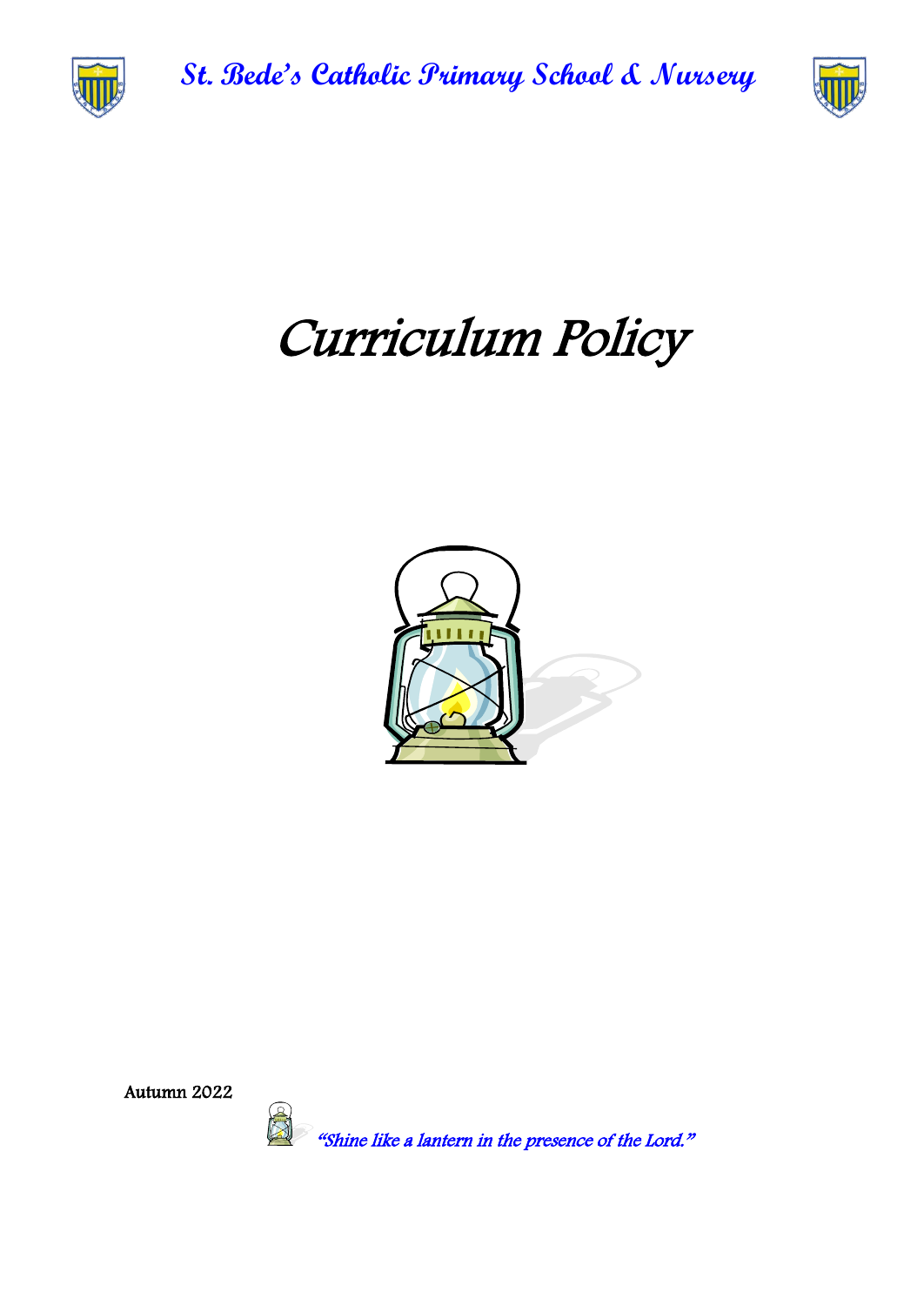The school's curriculum is the body of knowledge and skills pupils learn while at St. Bede's Catholic Primary School. It is best explained through the answers to three questions:

- 1. What should children know by the time they leave our school? What should they be able to do? INTENT
- 2. How do we deliver our curriculum? IMPLEMENTATION:
- 3. How do we know how well pupils have learnt our curriculum and whether they are ready for the next stage in their education as a consequence? IMPACT:

# (A) INTENT

We want to see all our pupils thrive as successful learners through high quality teaching of a knowledge led curriculum.

We aim to develop independent children who are ambitious and confident enough to make good life choices.

We encourage our pupils to relate well to one another with confidence, openness and compassion.

We aim to meet the needs of all learners through our curriculum, challenging them and enabling them to problem solve and think critically.

We want all pupils to develop a Cultural Capital – (a way of thinking and being)  $\sim$  thus having the knowledge, behaviours and skills to face their future with confidence.

We want all our pupils to be able to read well.

# (1) St. Bede's Curriculum Drivers

Our aim is to provide an excellent teaching and thus learning in all subjects of the National Curriculum. Further to this, as a school we have identified three ways in which we aim to make our curriculum more relevant or accessible to the children who attend our school. We aim to reflect:

# the ethnic and cultural diversity of our community

We want to ensure our children have equally high self-esteem and respect for all those they will meet in life. In this way we aim to make a contribution to wider social change for the better. Racially literate pupils will surely enhance society. Our school is an anti-racist space. We do not measure people's choices and attitudes or judgements by the colour of their skin, their heritage or cultural values.

#### - the disadvantaged start some of our children have in wider life, when compared to some of their peers

Not all of our parents appear to be able to give their children the start in life they or others might want for them. Some children need financial support with providing their child resources (including IT), enabling them to attend trips or visits, paying for extra-curricular club fees; and, practical assistance with supporting children's learning out of lessons – whether it be helping them with their homework, providing a comfortable space in which to work at home, listening to them read regularly or learning maths facts and spellings by rote.

# our local area's 'story'

Chadwell Heath was first mentioned in 1254. A hamlet, it grew in size to its present population of around 25,000. It can boast a significant connection to two well-known events of the last century: the sinking of RMS Titanic in 2012 and the Battle of Britain (and Blitz) in 1940/1. In terms of the former, Chadwell Heath was the last residence of Eva Hart – the last survivor of the sinking of The Titanic to die. As regards the former, it was the site of one of the anti-aircraft batteries built to protect London.

# (2) Learning Values

Our three key learning values – the '3  $Cs'$  - were chosen to draw attention to those behaviours we believe most vital for all our particular children to become excellent learners. These are best taught, recognised and celebrated by members of staff, peers and parents – whenever we see them!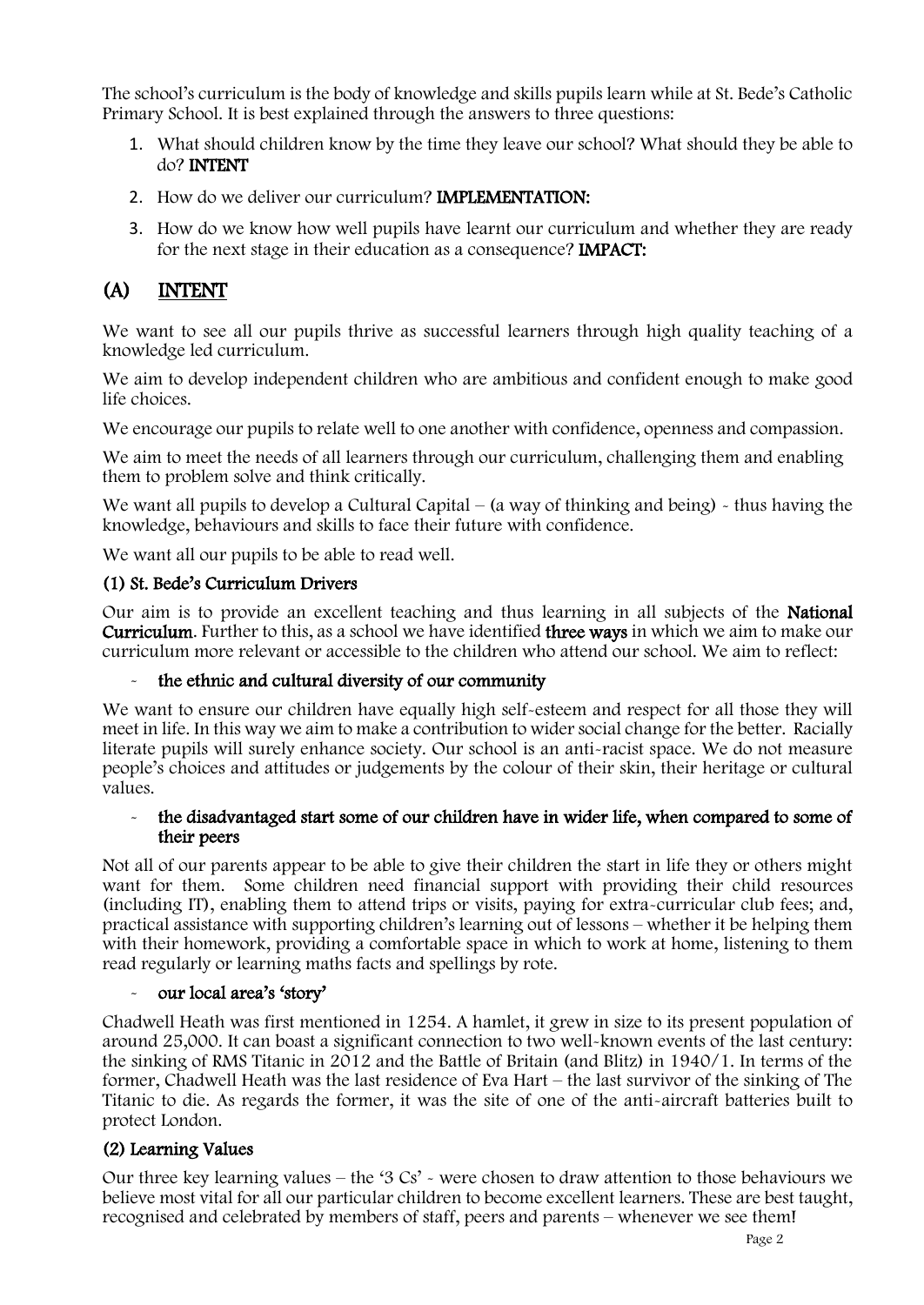# Communication

- Sharing your own ideas and thoughts.
- Being honest in difficult situations.
- Being able to explain the work and achievements of which you are most proud.
- Sharing hobbies and other interests.
- Helping others by sharing your knowledge and skills.
- Fully participating in lots of activities.
- Telling a member of staff if you see something unkind happening.

# **Curiosity**

- Attentively listen to and look at other people when they speak.
- Accepting of others' opinions and differences.
- Building upon another person's ideas.
- Asking different kinds of questions.
- Articulating own ideas with evidence and justifying a point of view.
- Thinking critically about other people's views.

# Collaboration

- Helping others.
- Keeping your classroom tidy.
- Being on time for lessons and events.
- Looking after the school's and other people's property.
- Being an active participant in lessons during partner and group work.

# (3) Cognitive Skills

As described in the Ofsted Inspection Handbook, "Learning can be defined as an alteration in longterm memory.' If nothing has altered in long-term memory, it might be argued that nothing has been truly learned. However, the successful transfer of knowledge and skills into long-term memory depends on presenting new knowledge in logical, sequenced and manageable chucks that are routinely revisited. At St Bede's we liken this to the circus performer of days gone by who in order to successfully spin an ever-growing collection of plates on poles, would need to give plates already spinning an extra 'nudge', in addition to placing additional plates on more poles and making them spin too. 'Spinning plates', is the St. Bede's Way – it effectively symbolises what you have to do in order to effectively commit something to long-term memory.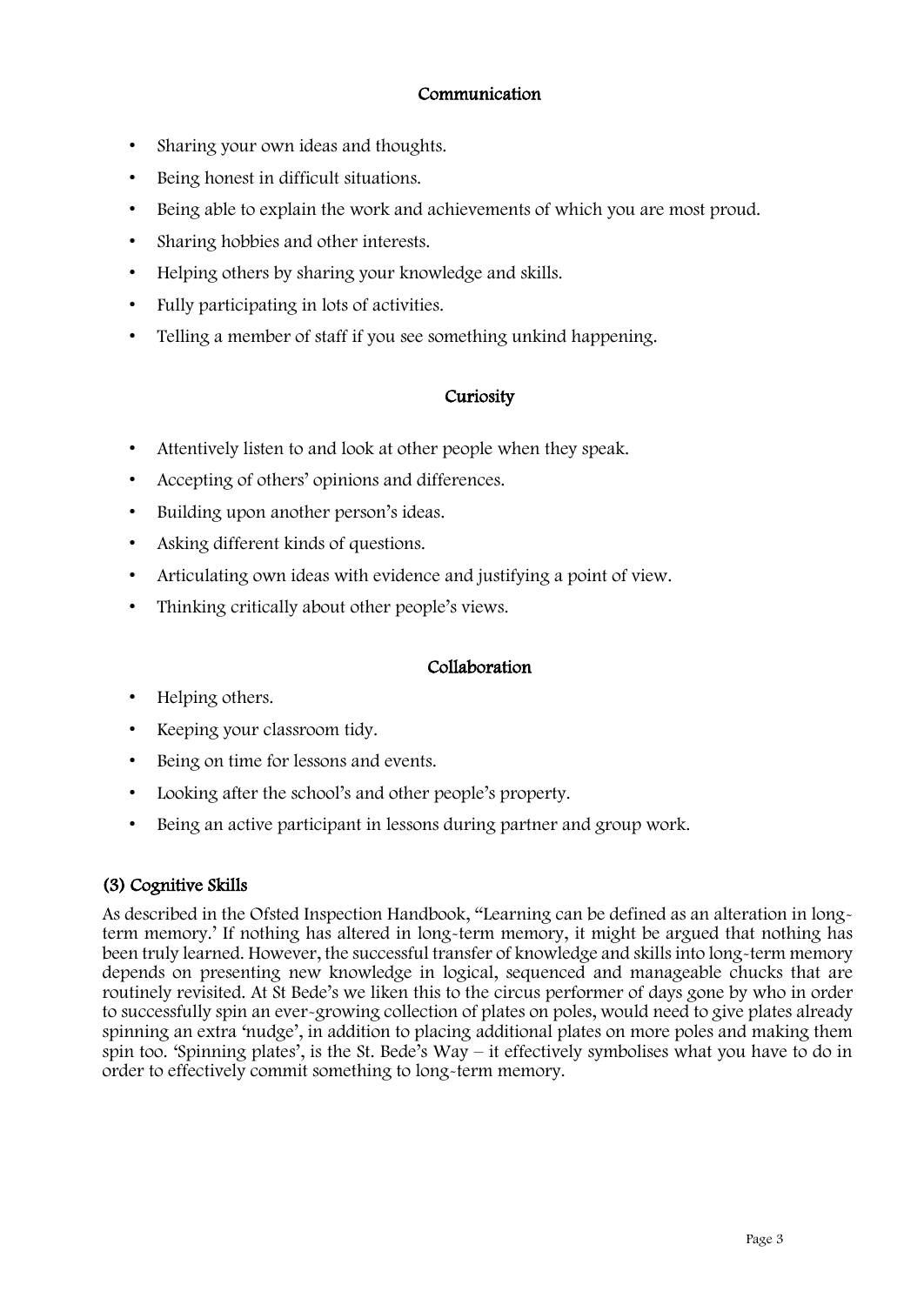

In order to deepen and widen understanding, pupils are enabled and encouraged to connect new knowledge with existing knowledge. Pupils also need to develop fluency and reach a stage where they can often demonstrate 'unconscious competence' with much of the knowledge and many of the skills that they have encountered.

As part of our efforts to 'spin plates', the children are conversant with the '3 Ps'. Teachers will from time-to-time begin lessons with three different tests of the children's long-term memories: a question that draws upon knowledge that has been taught as part of the **present** unit of work; a second that recaps knowledge taught in the **previous** unit of work; and a final question that draws upon knowledge taught in another past unit.

We aim for pupils to learn to apply their knowledge and value the following cognitive skills:

| Evaluating | Processing Applying |
|------------|---------------------|
| Analysing  | Critical thinking   |
| Reasoning  | Problem-solving     |
|            | Creative thinking   |
|            | Making connections  |

# (B) IMPLEMENTATION

Our provision is informed by educational research into effective teaching practices and cognitive science on how knowledge and understanding are acquired. Our approach is made explicit in our Teaching and Learning policy.

- Teachers have deep knowledge of the subjects they teach and develop in pupils wellconnected networks of ideas (schema).
- We aim for pupils to be able to connecting new knowledge with existing knowledge so they have fluency and can often display unconscious competence.
- Teachers must assess learning and provide timely feedback, address misconceptions and adapt teaching as needed.
- Pupil groupings are sometimes made according to ability to allow the same work to be tackled at a different pace.
- The classroom climate and culture is calm with the expectations that all pupils will achieve.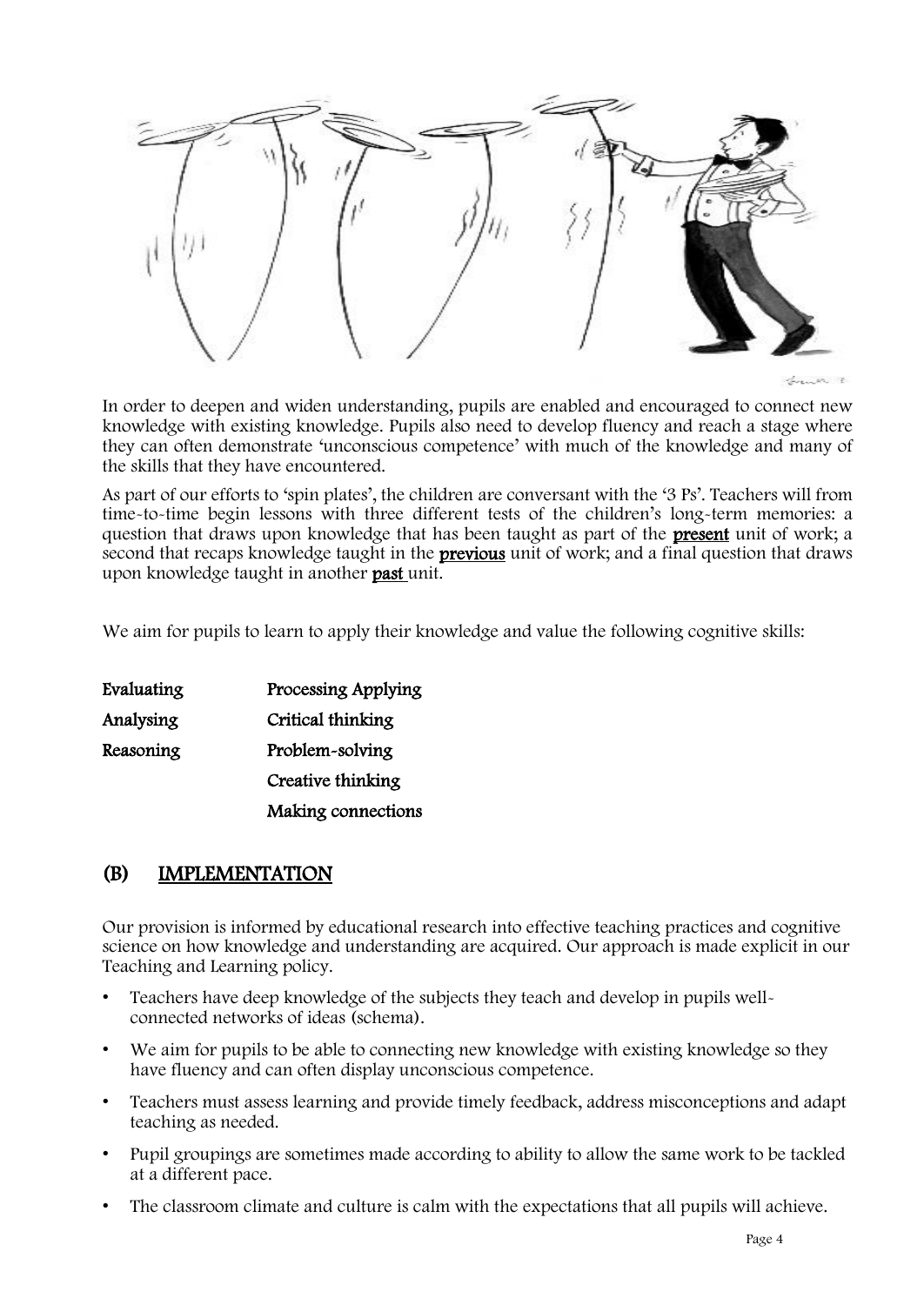- All pupils are involved in the lesson. Teachers ask lots of questions by cold calling using lollipop sticks and targeting pupils for responses.
- We aim to develop strong partnerships with parents and carers that influence good attitudes to learning at home and school.
- We advocate explicit instruction and give opportunities to apply knowledge and practise skills and apply knowledge – talk/do/talk/do.
- We use continuous formative assessment to enable children to improve their work.
- We value pupils understanding more and remembering more.

# Organisation

Our full school curriculum comprises an entire planned educational experience.

# (i) Curriculum Principles

- Balanced, each subject has sufficient time to contribute effectively to learning
- Provide high quality texts
- Prioritise the teaching of reading first and foremost
- Motivate children to read –praise them when they do
	- Provide opportunities to revise using Fact Books
- Ensure appropriate sequencing of concepts and progression of knowledge and skills
- Aim to close the vocabulary gap by teaching new words through teachers using a wide range of vocabulary when talking to children and exposing children to challenging texts

# (ii) Wider Curriculum

- Educational visits including a residential opportunity
- Assemblies and performances
- Welcoming visitors to the school who we can learn from
- Valuing opportunities for learning outside the classroom
- Charity events led by pupils
- Promoting Spiritual, Moral, Social and Cultural development
- Every child visits sites of historic, spiritual and cultural importance

Core subjects: English, Maths, Science and RE

Discrete subjects taught by class teachers: History, Geography, Religious Education, PHSE, Computing, Art and Design, Design and Technology, Music and French

Subjects taught by specialist staff: Music and RE.

# (C ) IMPACT

Our curriculum has an ambition for high achievement, given potential, for all pupils irrespective of background or starting point.

This achievement is represented in three key areas:

IMPACT 1: Exceptionally High Standards and Progress

- Pupils consistently attain and make progress far higher than national expectations.
- Assessment shows that knowledge and skills acquired through education and experiences are well sequenced, progressive and coherent.